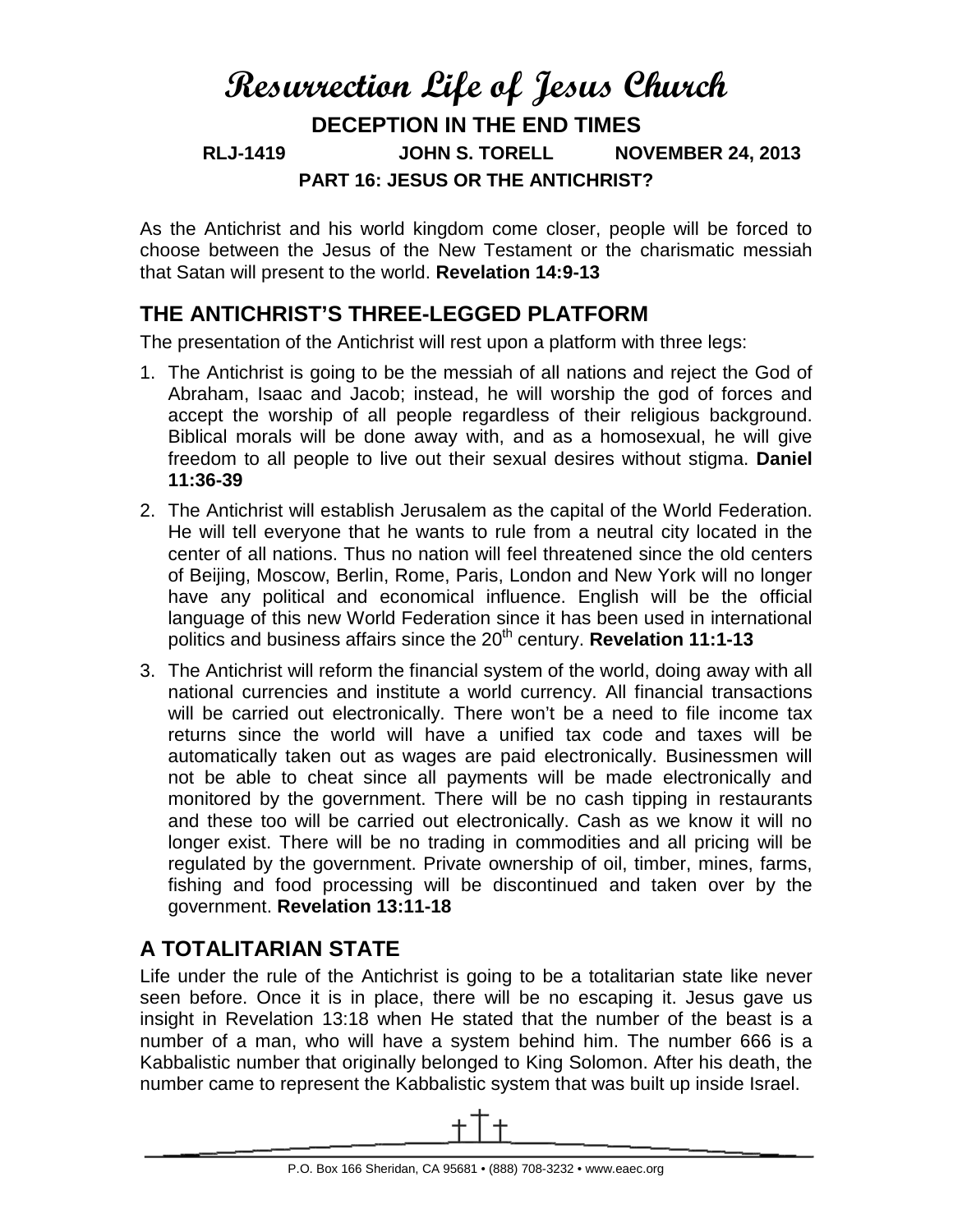#### **BUILDING THE KABBALISTIC SYSTEM**

As I have stated in previous sermons and also in the Kabbalah book series<sup>[1](#page-0-0)</sup>, the driving spiritual force behind this system is the Devil and a large number of fallen angels, who have been assigned to this project, which incidentally will be the last attack he musters in this world before the return of Jesus.

At the time of the crucifixion, the Devil had the Jewish leadership under his command which included the High Priest Annas, Caiaphas, John and Alexander and the rest of this family, the Jewish rulers in Jerusalem and the leadership of the Scribes and Pharisees. **Acts 4:5-14, 17, 19-21**

According to Rabbi Grayzel, the Jewish population at the time of Christ was around 5.7 million. There were 2.5 million Jews living in Judea, Samaria and Galilee, 1 million lived in Babylon, 1 million lived in Egypt, 1 million lived in Asia Minor and Antioch, one hundred thousand lived in the province of Cyrene (now known as Libya) and another hundred thousand lived in Italy.<sup>[2](#page-1-0)</sup>

#### **THE REBELLION IN A.D. 66**

Anger against the Roman occupation of Israel boiled over in 66 A.D. as the Kabbalistic Jewish leadership instigated a rebellion and drove the Romans out of Jerusalem. Four years later a large Roman army under the command of Titus had cleared the land of Israel of all resistance and taken Jerusalem. Hundreds of thousands of Jews were killed during the fighting and just as many were sold into slavery and ended up on the auction blocks in Rome and other cities.

The large number of Jewish people living outside Israel refused to get involved in this rebellion against Rome.

#### **CONVERSION TO JUDAISM**

It is interesting to note that the Jewish leadership at the time of Christ rejected the Samaritans and regarded them as unclean, because they were mixed with pagan Gentiles.<sup>[3](#page-1-1)</sup> They had returned to worship the God of Abraham, Isaac and Jacob but the Jewish leadership forbade them from coming and worshiping at the temple in Jerusalem. **John 4:9**

Over the centuries the Samaritans evolved into a group of people who today are called Palestinians and it is easy to see that the hatred between Jews and Samaritans has never stopped.

For a long time since a portion of the Jews had returned from the captivity in Babylon, the Jewish leadership had been engaged in the conversion of Gentiles to Judaism and were counted as Jews. **Matthew 23:15**

 <sup>1</sup> www.eaec.org/bookstore/kaballah.htm

<span id="page-1-0"></span><sup>&</sup>lt;sup>2</sup> Solomon Grayzel, A HISTORY OF THE JEWS, Jewish Publication Society of America, Philadelphia, Pennsylvania, 1948, p.138

<span id="page-1-1"></span>The northern Kingdom of Israel was conquered by Assyria in 722 B.C. and most of the ten tribes were carried off into captivity where they intermarried with Gentiles. Thousands of the descendents of the ten tribes had come back into the land by the time of Christ and settled into the section between Galilee and Judah, which became known as Samaria.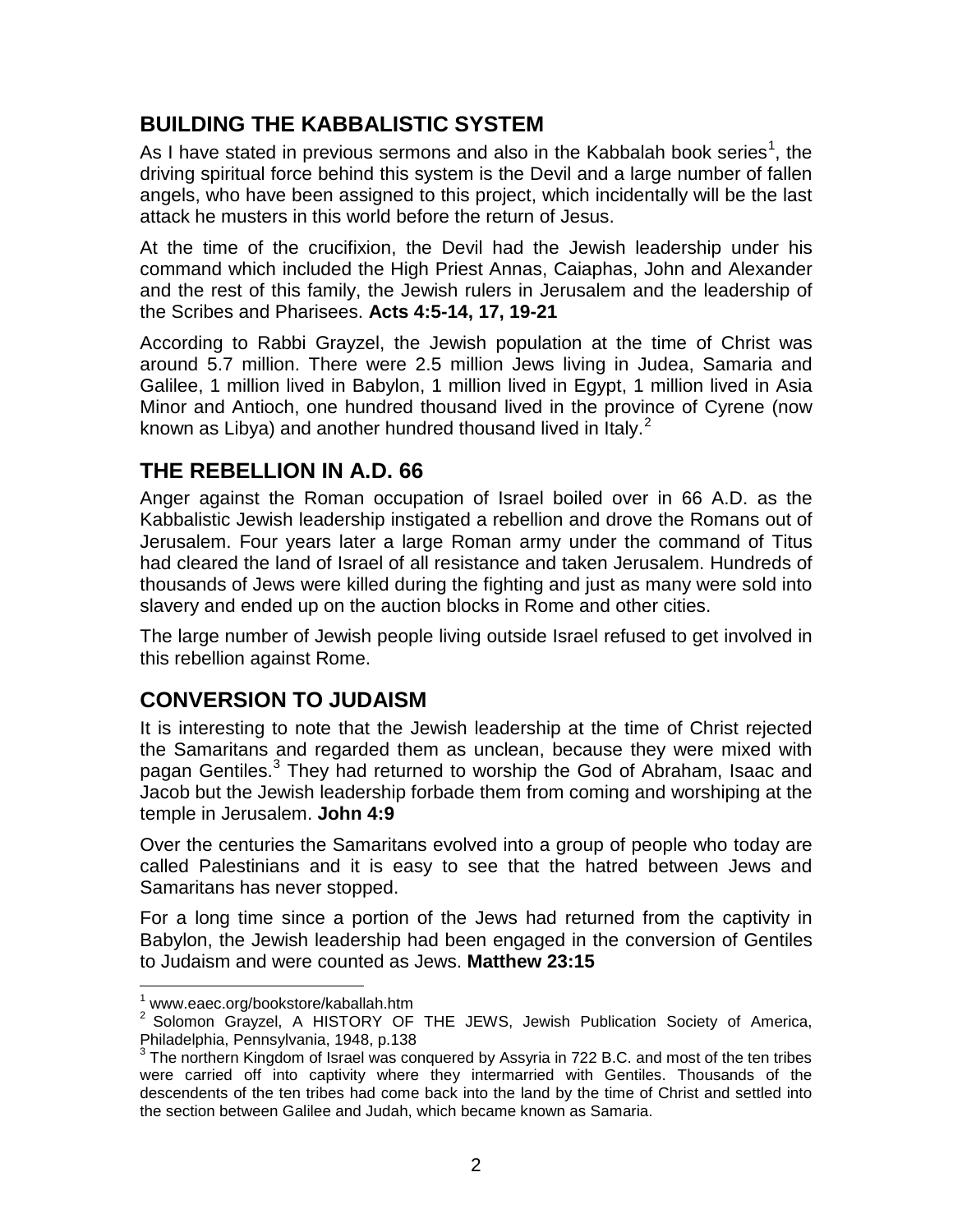There was a small kingdom of Adiabene, located in modern day northern Iraq. Late in the first century before Christ, King Izates I, his wife Helena and a large portion of their people converted to Judaism. Even though they were not blood descendants of Abraham, the Jewish leadership still counted them as bonafide Jews. Thus we can see the Kabbalistic leadership working hard to swell the ranks of Jewish people in order to gain military and political power. This recruitment of Gentiles culminated in 750 A.D. when King Bulan of Khazaria converted to Judaism together with his nation and swelled the Jewish ranks with the addition of some 1.4 million Gentiles.

During the last 2,000 years, a large number of Gentiles have converted to Judaism and their descendants are now considered Jewish even though they are not blood descendants of Abraham. Ironically, the Jewish leadership down through the centuries have stated that these converted Gentiles have the right to claim the land of Israel as their inheritance.

#### **JEWISH REBELLION OUTSIDE PALESTINE**

The Jewish leadership started a revolt against the Romans in Cyprus, Egypt and Cyrene in 115 A.D. and experienced initial success. Emperor Trajan was at war in Parthia (the old Persian Empire) and there were not enough Roman soldiers to put down the rebellion. Trajan knew that he had to defeat the Jews and sent General Turbo with fresh troops and it did not take long until the revolt was suppressed. The Romans, along with the pagan population, took bloody revenge and killed every Jew in Cyprus; in Egypt and Cyrene there was also a great slaughter of Jewish people.

#### **THE SECOND JUDEAN REVOLT AGAINST ROME**

Some 60 years after the destruction of the Jewish temple in Jerusalem, Emperor Trajan promised to rebuild Jerusalem but there was fierce opposition from the Samaritans and other Gentiles living in Palestine and Jerusalem was never rebuilt. Rabbi Akiba ben Joseph and Simeon Bar Kochba were two key Kabbalistic leaders in Jerusalem. It had been decided to try once again to push the Romans out of Palestine and set up a new Jewish state. The revolt lasted from 132-135 A.D. when the Romans defeated the Jewish army. According to Rabbi Grayzel, 580,000 Jewish soldiers were killed in the battles and once again large scores of Jewish men and women ended up on the Roman slave markets.

#### **SATAN MOVES UNDERGROUND**

The Jewish leadership rejected the Messiah that God had sent to Israel, and during a time period of 65 years, Satan deceived the Jewish people into believing in a serpent messiah that was still to come and they were more than willing to sacrifice their lives while they waited for him to arrive. More than two million Jews were killed during this time and the land of Palestine was cleared of any surviving Jews, who were driven out of the land. This was not the first time that God judged the people of Israel for their rebellion against Him. **Matthew 23:33-39; Deuteronomy 28:62-68**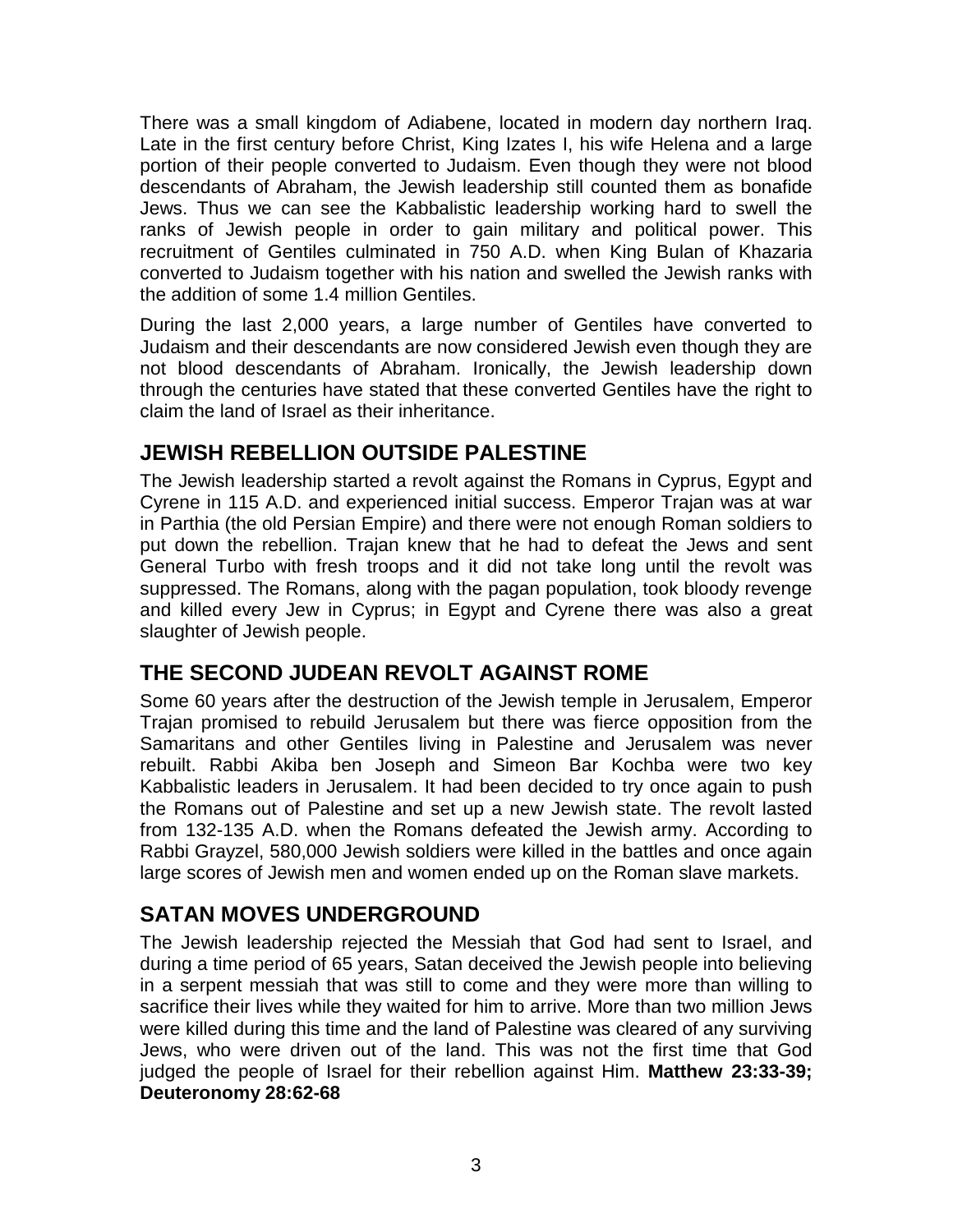When we look back in history and trace the steps of Satan, it becomes clear the Devil made a decision after the last defeat that in order to establish his messiah, he had to position the Jewish people in leadership position of nations around the world.

A political leader, whether he is an emperor, king or president cannot go to war unless he has three things at his disposal:

- 1. Soldiers
- 2. Food for his army
- 3. Finances to pay his soldiers and suppliers of war material.

Money will buy soldiers and food, therefore, Satan concentrated on positioning his Kabbalistic leadership in the world's finances, namely banking and trading.

With a fierce loyalty to Judaism, he was able to have Jewish bankers and traders communicate and network with each other under the same religion, language and traditions.

With the conversion of King Bulan in 750 A.D., Satan was able to swell the ranks of Judaism with more than a million people. Not only were the Khazars fierce fighters, they were also skilled in banking and trade.

### **SECRET SOCIETIES**

In order to carry out his political and financial control on the earth, Satan developed secret societies which operated across national boundaries. Gentile aristocrats and wealthy families were the recruiting ground for these societies and one of the first to be developed in 1119 A.D. with great political and financial impact was "The Poor Fellow-Soldiers of Christ and of the Temple of Solomon," commonly known as "Knights Templar."

Within a short time, the Templar's dominated all governments in Western Europe and King Phillip IV of France realized that unless the organization was destroyed, the Knights Templar would take over all nations in Europe. Phillip aligned himself with Pope Clement V and in 1314 his forces attacked the order, tortured and burned its leader, Jacques de Molay, and killing thousands of Templar's.

The surviving Templar's never forgot and 475 years later had their revenge during the French Revolution when the French King and his entire family were butchered.

#### **THE FUGGER FAMILY**

In 1367 Satan moved upon the Jewish Kabbalistic leadership and chose a German man by the name of Hans Fugger to build a financial dynasty. He was given the finances to develop a textile business and later branched out with gold trading and mining.

The Fugger family had extended themselves into a number of European nations, and in the late 1400's, they were given the administration of collecting and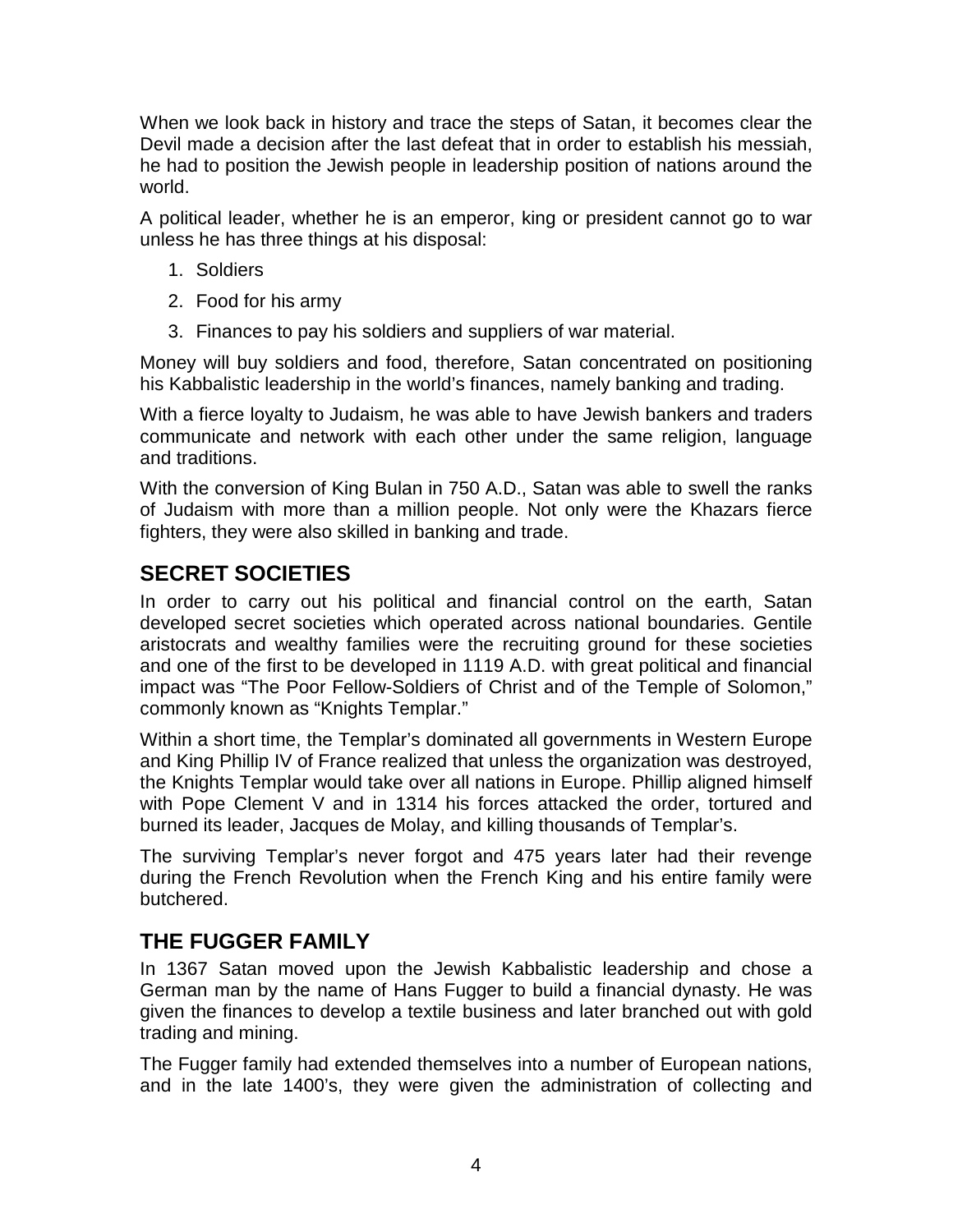transfer of money from the sale of indulgencies in the Roman Catholic Churches.<sup>[4](#page-1-0)</sup>

From 1508 to 1515, the Fugger family leased the Roman Mint and thus controlled the entire economy of the Roman Catholic Church.

From 1500 to 1546, the Fugger family dominated every king in Europe. They financed the Spanish colonization in South America and obtained mining rights in Peru and Chile. The Fugger family empire faded from power in 1546 through financial mismanagement and the custom of splitting the fortune amongst their children.

#### **THE KABBALAH MOVES BACK TO PALESTINE**

In 1492 the King of Spain expelled all Jews from Spain, and as a result, the Kabbalistic center moved to Palestine, where Spanish and Portuguese Jews settled in the city of Safed in Galilee. Jews from North Africa and Europe had previously settled in Jerusalem, but the two groups did not get along.

The leader in Safed was Jacob Berab and in 1540 he ordained himself and a number of men as rabbis in order to form a Sanhedrin, which was a council and court consisting of 23 men found in every Jewish town.

In 1534, Isaac Ben-Solomon Luria was born to a German Jewish family in Jerusalem. After being educated in Egypt, he spent time in Jerusalem as a rabbi, and then spent his last three years in Safed where he developed the Kabbalah into a stronger form of occultism. Luria presented himself as a messiah and was a forerunner to the final messiah (Antichrist) that would rule the whole world.

The two major Jewish centers in the world at that time were in Holland and Poland.

### **SABBATAI SEVI**

Sabbatai Sevi (1626-1676) was a Kabbalistic rabbi from Palestine who gained a large following when he announced he was the awaited Jewish messiah in 1666. The majority of Jews at the time accepted him as the messiah. When he was arrested by the Turkish government, he was given a choice of converting to Islam or execution. He converted to Islam, and his prophet, Nathan of Gaza, explained that by committing this sin, Sabbatai had paid for the sins of all Jews. In order to serve God, Kabbalistic Jews were told they should convert to the religion of the nation in which they reside. Many Jews followed his appeal, and in many nations officially Jews ceased to exist as they became known as Crypto Jews. In order to redeem themselves, they were required to renounce the pagan religion on their death bed and proclaim themselves as Jews.

 $<sup>4</sup>$  The papal system had instituted a practice that members of the Roman Catholic Church could</sup> pay money to the church and obtain forgiveness for their sins. The church had a list of sins and the cost to be forgiven; the worse the sin was, the more it cost to be forgiven. Instead of repenting and turning away from their sins, people simply gave money to the church and then went out to commit them again, It was a cycle that repeated itself and became a financial enterprise that filled the church coffers with money and was used by the pope and his cronies to live a lavish lifestyle.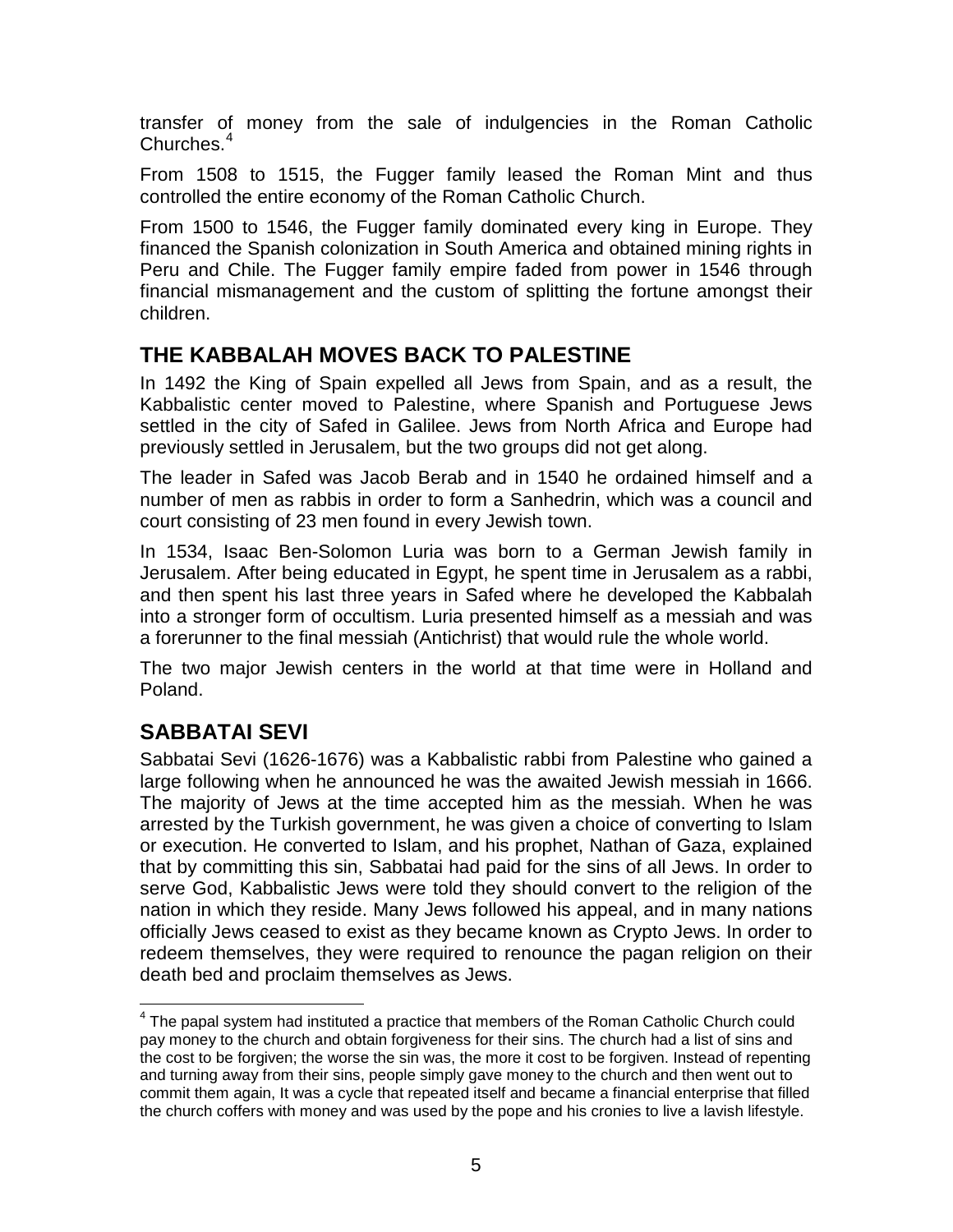#### **JACOB FRANK**

Jacob Frank (1726-1791) was a Polish Jew and a follower of Sabbatai Sevi. He converted to the Roman Catholic Faith in order to commit apostasy, and in 1751 at 25 years of age, he declared that he was an incarnation of Sevi and the new messiah. Satan used Frank to further develop the hellish teaching of the Kabbalah, that a hundred years later became the doctrine of Communism, Nazism and Fascism.

## **A FINAL BANKING EMPIRE**

The embryo of a world government was now in place and the next step was to capture the financial market of the world. The job was given to a Kabbalistic Jew in Frankfurt, Germany by the name of Meyer Amschel. His name was eventually changed to Rothschild, and like Hans Fugger, he was furnished with money to start a banking system that in 2013 exerts control over all the world's finances. He started his banking business in 1764 and by 1800 he and his five sons ruled over every king in Europe. Even Napoleon Bonaparte had to bow his knees to the Rothschild family.

### **ADAM WEISHAUPT**

In 1770 another Kabbalistic Jew from the Frankfurt area was activated to foment the political movement that would destroy the structure of all nations. His name was Adam Weishaupt, and in a few years he had built up his secret order called the Illuminati. The first assignment given to Weishaupt was to organize and carry out the French Revolution in 1789.

### **THE ILLUMINATI WRITERS**

The Kabbalistic leadership accelerated the speed of their program during the 19<sup>th</sup> century as a group of writers were activated to foment unrest, revolutions and the destruction of morality. The most well known was Karl Marx, who together will Friedrich Engels, wrote the Communist Manifesto and other inflammatory documents, which were the doctrine for bloody revolutions in the 20<sup>th</sup> century.

#### **THEODORE HERZL**

Theodore Herzl was a Hungarian born Jew that was selected by the Jewish leadership to be the prime mover of the Zionist movement. His job was to accelerate the immigration of Jews to Palestine and the foundation for the future political state of Israel. Herzl convened the first Zionist Congress in 1897, held in Basel, Switzerland. The Jewish populations in Germany, Holland, France, England and the United States opposed the Zionist movement, and from 1897 to 1945, it was an Eastern European Jewish movement. It took the holocaust during World War II to unite the support from most Jews for the Zionist movement.

### **WARS AND REVOLUTIONS**

It was in the  $20<sup>th</sup>$  century that Satan was able to completely destroy the old world system through some devastating wars and revolutions.